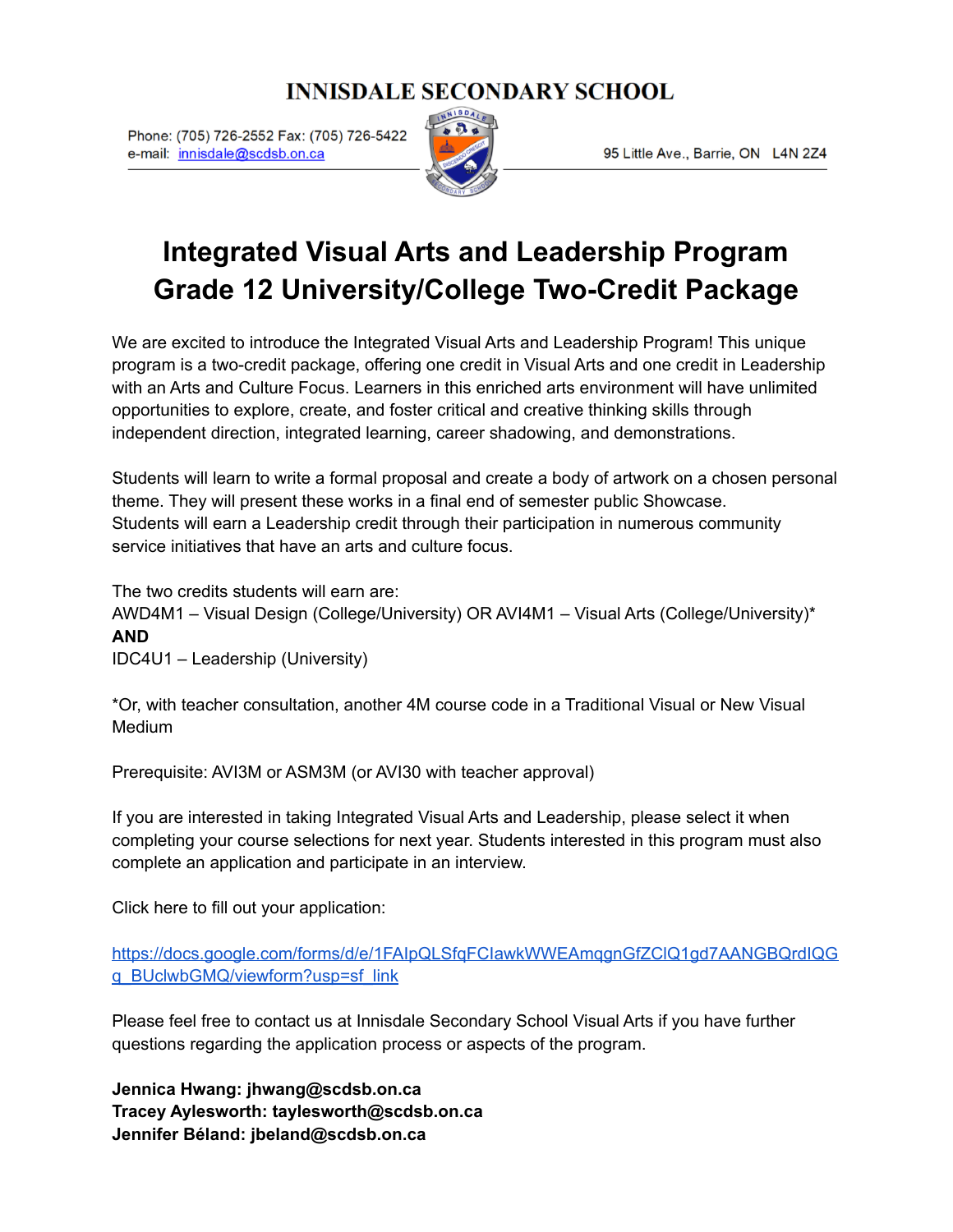# **Past Projects:**

- Our Artstruck Galas and other events have raised thousands of dollars for The Women and Children's Shelter of Barrie.
- We have held major arts events in partnership with the City of Barrie, the Barrie Farmers Market, and the Royal Victoria Regional Healthcare Centre
- Integrated students have created a number of commissioned murals for Allandale Recreation Centre and Innisdale Secondary School.
- We have provided entertainment and general service at a number of the Busby Street Centre's Christmas Luncheons as well as fundraised, and delivered food.
- In 2020 we constructed a huge bricked labyrinth in support of mental health at Innisdale Secondary School.
- In 2020 we completed a large commissioned piece for The Haliburton Sculpture Forest.

#### **Student Final Showcase, January 2021: Lilly Moura**

**<https://www.youtube.com/watch?v=NLwnHeLQ8iQ&t=3s>**

#### **Student Final Showcase, January 2021: Kaya Dalyan**

**<https://www.youtube.com/watch?v=Bsyh45UxbV0&t=117s>**

#### **Student Final Showcase, January 2021: Jenny Stepanyuk <https://www.youtube.com/watch?v=9jju9WpaQsM&t=178s>**

**Student Final Showcase, January 2021: Fifunmi Ogundipe <https://www.youtube.com/watch?v=h2lLWDECxnk&t=3s>**

**"From the Ground Up": Project in recognition of the new Cancer Centre at RVH <https://www.youtube.com/watch?v=wig3Pfd0DUU>**

#### **Dandelion Sculpture at RVH**

**<https://www.youtube.com/watch?v=ZhVDy9WfRgc&t=8s>**

**Dandelion Sculpture Installation at the Haliburton Sculpture Forest <https://www.youtube.com/watch?v=BQZ2ET0tWu0>**

**Busby Centre Food Delivery, November 2020 <https://www.youtube.com/watch?v=k3WdP3R4-u8>**

#### **RVH Film Festival Winners!**

**<https://www.youtube.com/watch?v=wFuEdRspCiM>**

**Artstruck Gala in the News! <https://www.youtube.com/watch?v=gbjDemj7zUw>**